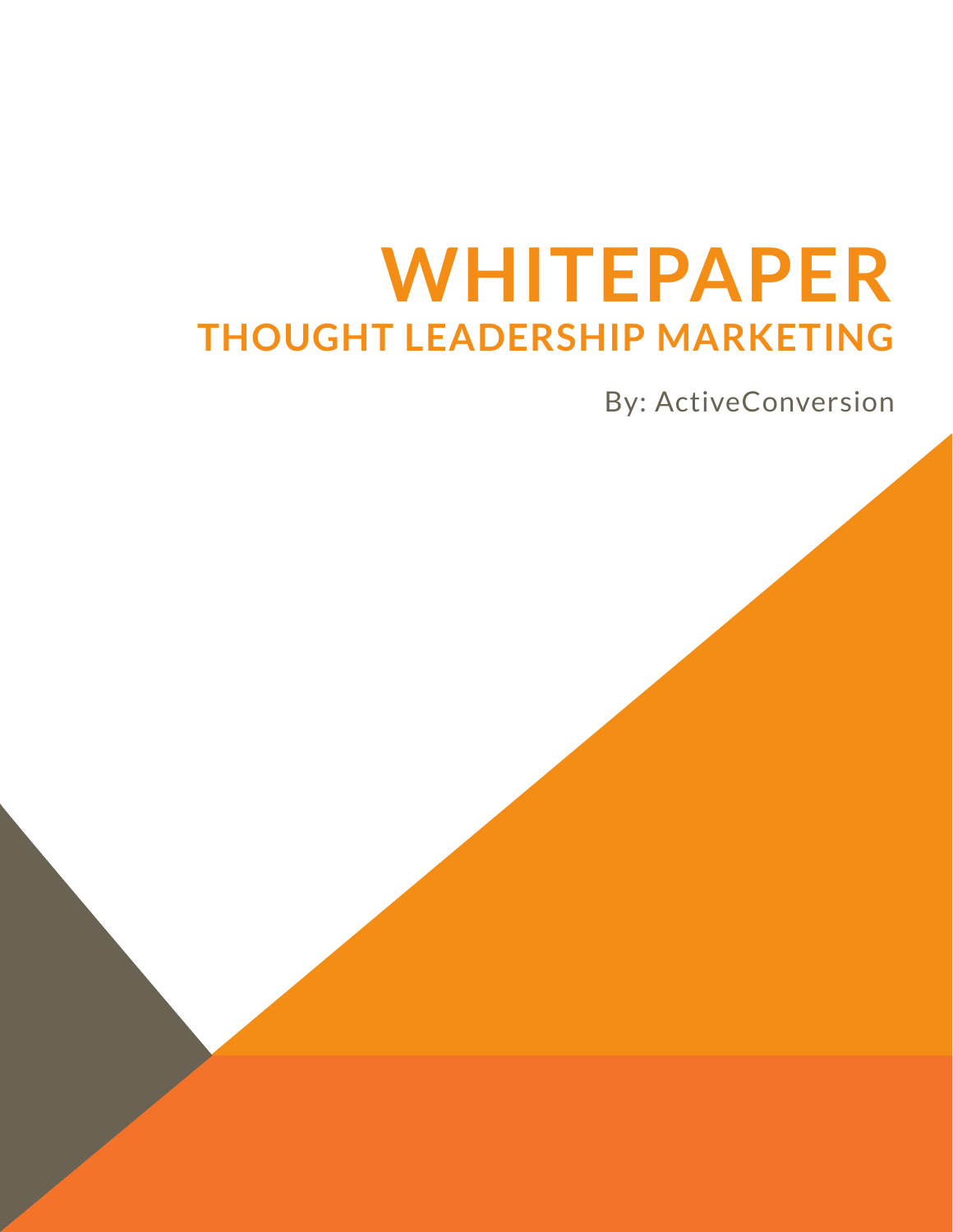

#### The Opportunity

1

2

3

B2B companies can acquire customers and drive revenue with thought leadership marketing. Traditionally associated with top tier management consulting firms, thought leadership marketing can be adapted to meet the needs of all B2B companies. Changes in buyers' use of the internet and search engines in particular have challenged B2B firms to adjust to new ways that decision-makers make purchase decisions.

**This sea change in the way buyers and vendors engage each other is being driven by three key developments in buyer behavior:**

> First, research is being conducted by chief executives themselves. According to a 2009 Report by Forbes Insights in association with Google, more than half of C-suite executives prefer to locate information themselves instead of delegating to subordinates.

Second, the internet has become the preferred means of business research. In the same Forbes report, executives declared the internet more valuable than any other source for gathering business information, surpassing even colleagues and personal networks.

Third, when executives go online, they first turn to mainstream search engines. This development levels the playing field for B2B companies. A firm's appearance in search engine results does not require the substantial budget required for conventional advertising/branding campaigns.

These developing global trends present challenges for B2B companies but they also represent a great business opportunity. Thought leadership marketing techniques can be adapted to meet those challenges.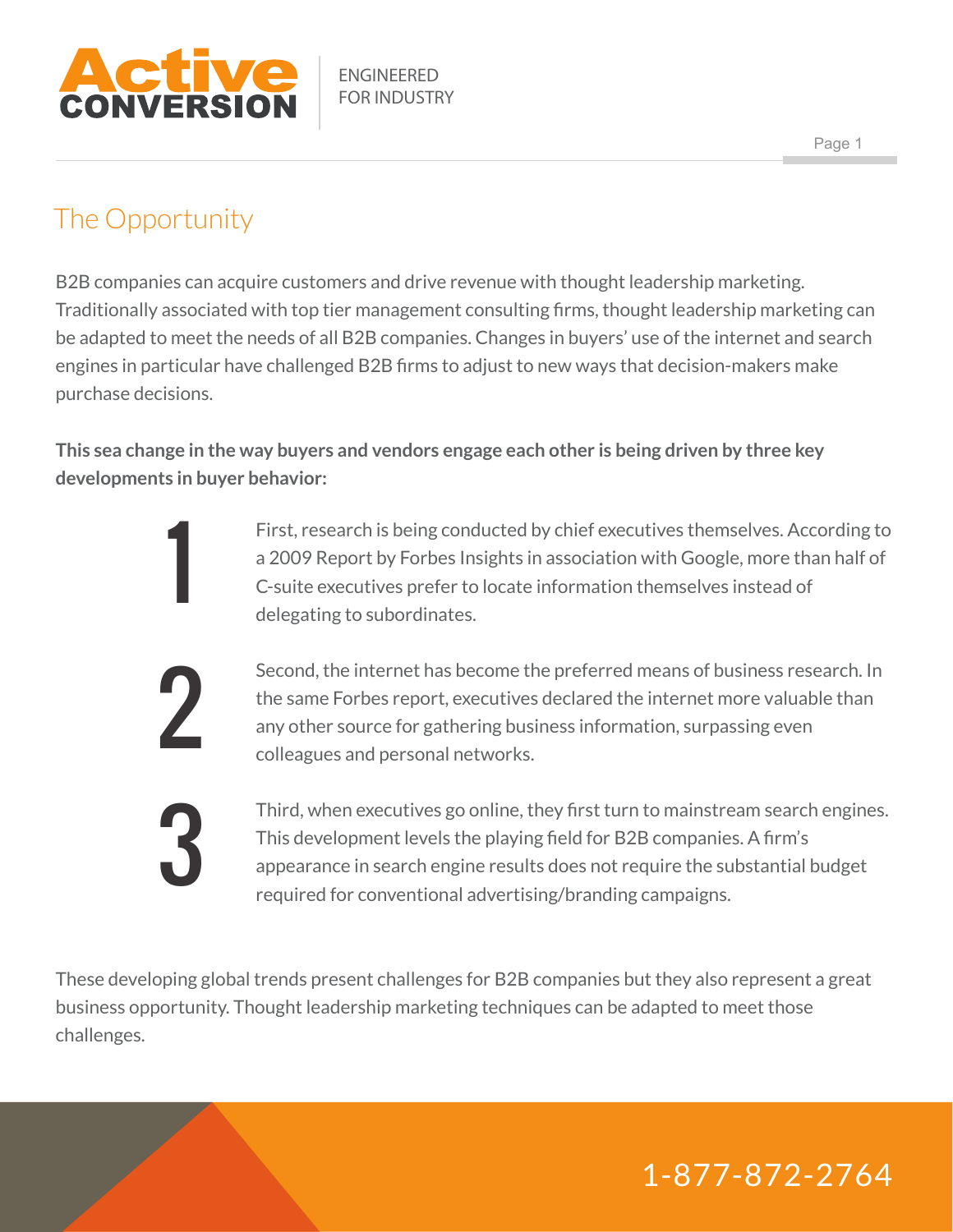

#### The Challenge

Before the internet, vendors initiated engagement and if qualified, buyers were slotted into familiar monthly or quarterly sales cycles. Now the situation is reversed.

The sales cycle begins earlier and the buyer now initiates engagement. Accordingly sales cycles have elongated with buyers conducting considerable research before contacting the vendor. Since it is online, initial engagement is anonymous, with typically no straightforward way for a vendor to learn information about the buyer.

This has created significant challenges for marketers. For any given search topic there is more information than a buyer can absorb. This excess forces buyers to be selective about the content they view.

# For any given search topic there is more information than a buyer can absorb. This excess forces buyers to be selective about the content they view.

Typically searchers view from the highest ranking results down and usually limit review to the first few search engine results pages (SERPs). B2B marketers have adapted by using search engine optimization (SEO). By optimizing a web page, marketers increase the likelihood that a searcher will land on that web page and view it. But any marketer must assume that its competitors using SEO will be listed in similar search results and convert them as soon as possible. The competition is only a click away.

Having been found by potential buyers, marketers must now compete to ensure that they are among the select few vendors to be contacted when a buyer is ready to proceed. Now, instead of vendors qualifying buyers, the roles are reversed with buyers qualifying vendors. B2B marketers have tailored thought leadership marketing techniques to meet this challenge.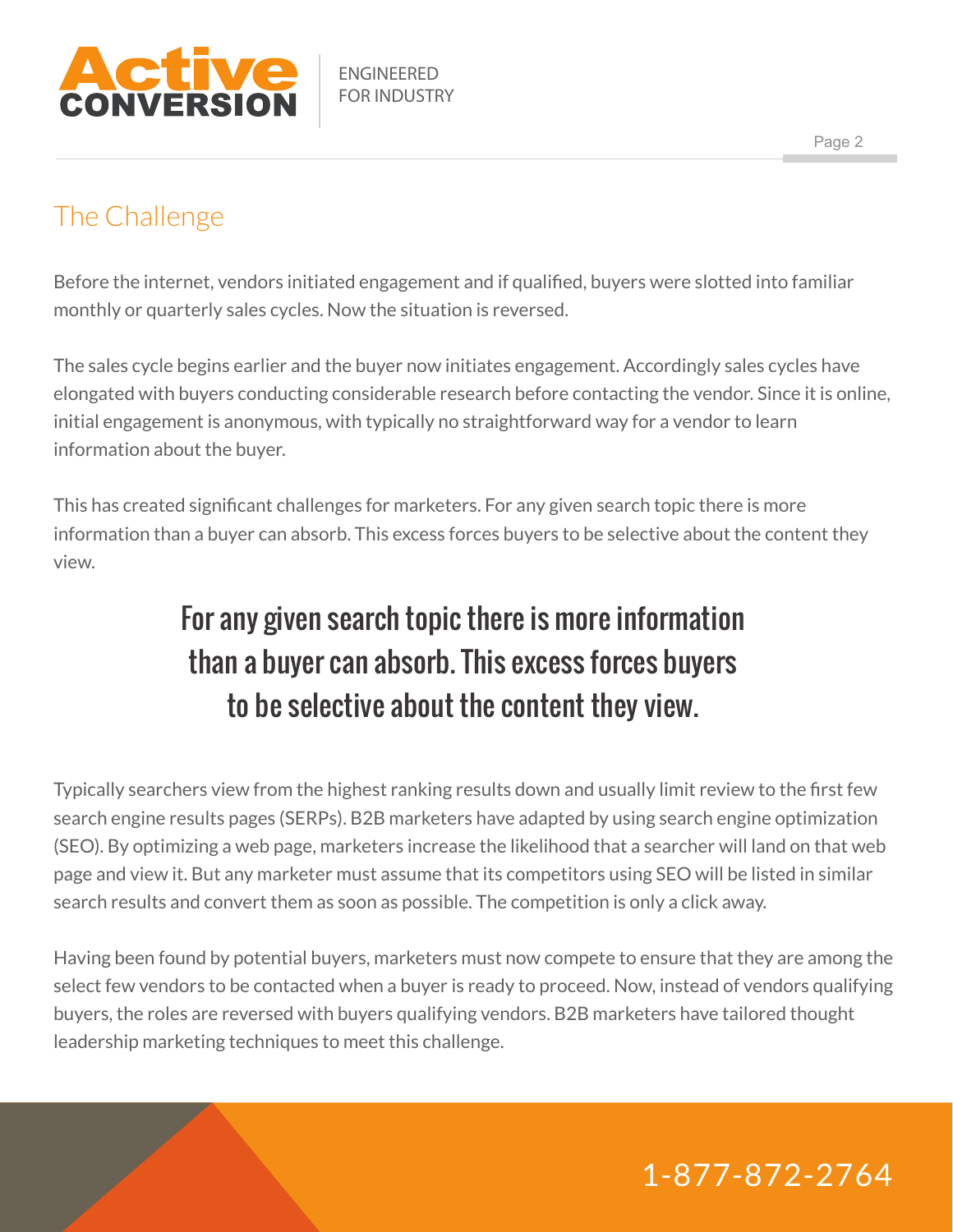

#### Background

Before reviewing thought leadership marketing it may be useful to review the basis and subsequent evolution. The term thought leadership applies to people or companies who revitalize mature business processes with new ideas. It connotes companies that are recognized as deeply understanding their business, the needs of its customers and the broader economic environment in which those companies operate.

For management consulting firms where thought leadership marketing originated, their product could not be examined until their work was completed, presenting a predicament for potential buyers. Purchase decisions are therefore made on the basis of real or perceived expertise. In the world of management consulting and professional services in general, a vendor's reputation is vital and thought leadership establishes that reputation in the minds of decision-makers.

# Gartner has noted that thought leadership marketing has extended to marketers of services.

As practiced by these companies, accepted thought leadership marketing success may mean writing a bestselling book, making speeches and having authoritative third parties review their ideas. According to technology research firm Gartner, Inc. up to 20 percent of marketing expenditure for these firms is reserved for thought leadership marketing.

Gartner has noted that thought leadership marketing has extended to marketers of services, particularly IT services. For these companies activities such as authoring bestselling books may be beyond reach but they have rationalized thought leadership marketing principles to suit their budgets. B2B companies can take advantage of thought leadership marketing principles by submitting articles to trade journals, participating on panels at trade shows and conferences, and engaging reviewers and others known to write on their industry.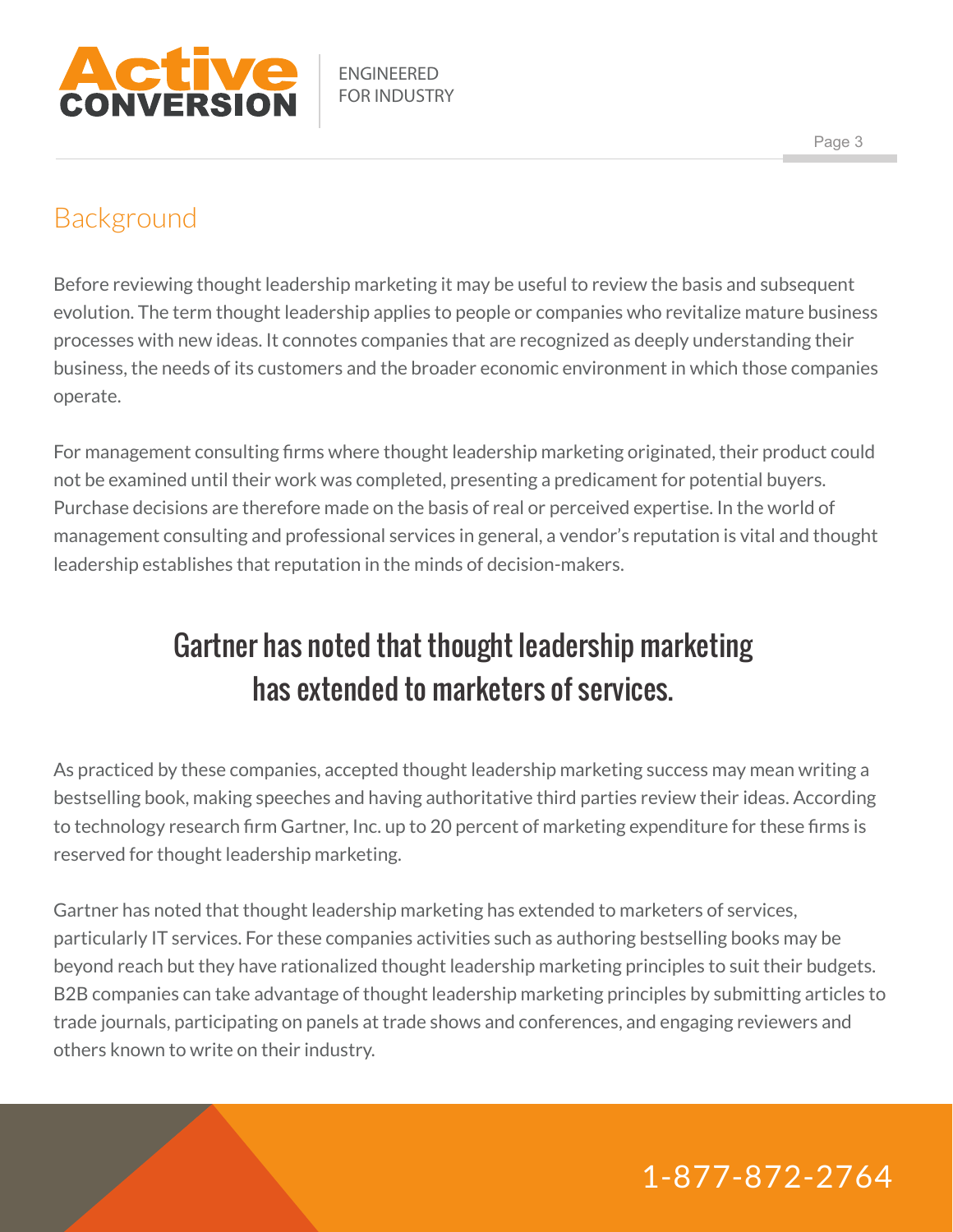

#### Competing Online

The role reversal of buyers qualifying vendors instead of vendors qualifying buyers has forced marketers to compete to ensure that they are among the select few vendors to be contacted when buyers are ready for direct interaction.

In the initial online stage buyers are drawn to content that they find useful, informative and educational. They tend to tune out sales pitches and want to explore a subject in depth to develop a foundation for making a later decision. If a vendor's content is of no use, buyers will simply scroll down a SERP to the next vendor to see if they have more useful content.

# In the initial online stage buyers tend to tune out sales pitches and want to explore a subject in depth to develop a foundation for making a later decision.

At this stage buyers are more interested in educating themselves than with choosing a vendor. However, in the process of educating themselves, buyers form opinions about the contending vendors based on the content that each offers. Quality content develops reputation by revealing a company's knowledge and insight in the business problem at hand.

Exploring the elements of reputation, B2B marketers noticed the fields of management consulting and professional services, where reputation is vital. Although traditionally averse to parting with proprietary information until paid,management consulting and professional services firms have made thought leadership marketing a key marketing strategy.

The basic premise of thought leadership marketing is that reputation is developed by sharing expertise and knowledge with others. In other words, prove you are an expert, not just assert it. Since purchase decisions are made on the basis of real or perceived expertise, demonstrating that expertise is critical.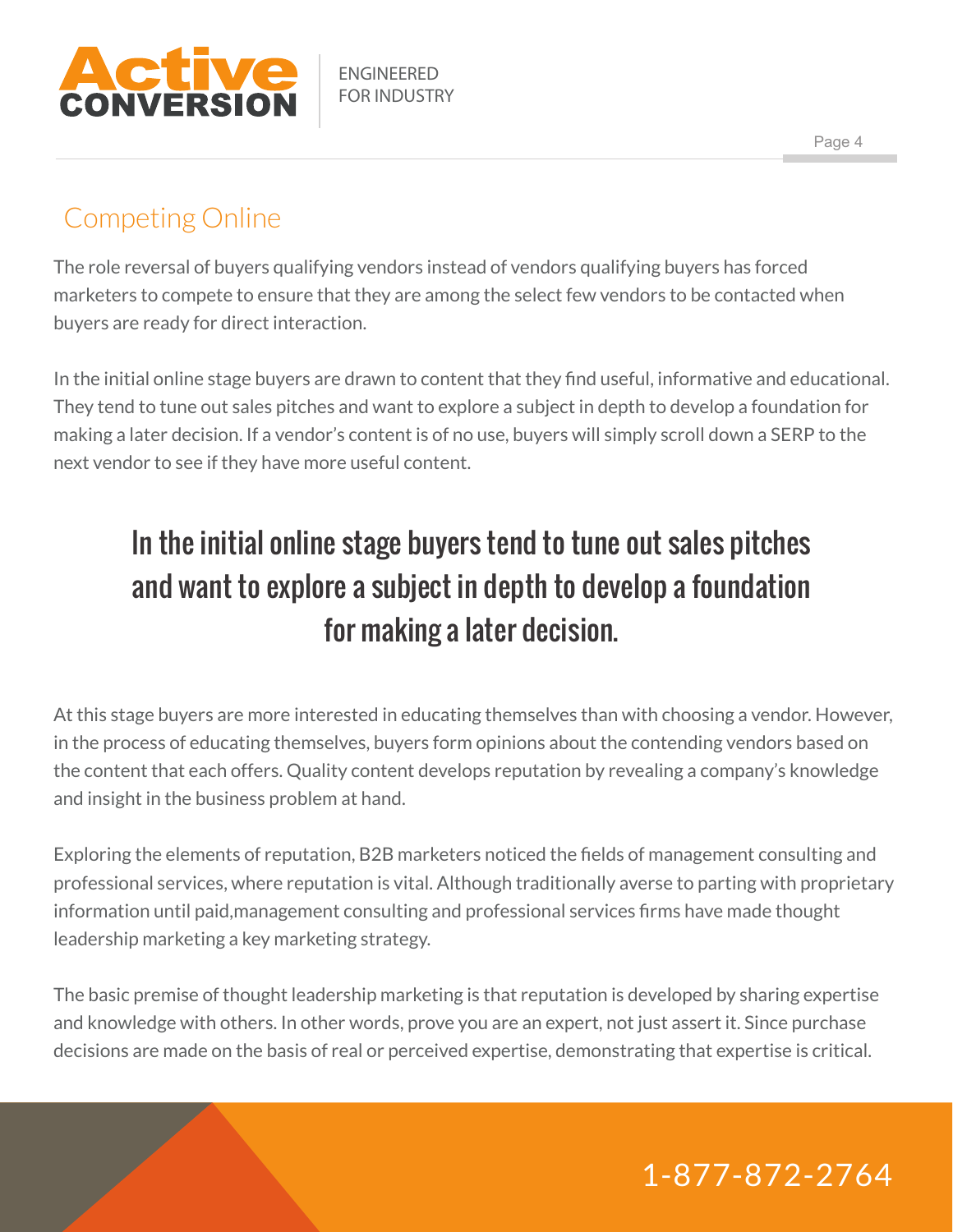

1

2

ENGINEERED FOR INDUSTRY

#### Delivering Content for Reputation

In the longer term, social media can be a key element of thought leadership marketing. Since social media can enhance reputations, thought leaders can further their business goals.

**In the short-term, SMBs can leverage social media two main ways:**

First, social networking sites offer traditional advertising. Although advertising can be acquired per impression (CPM), B2B marketers are more likely to opt for the more cost-effective pay per click because prospects can be targeted more effectively.

The second way is the one generating the most interest in B2B companies. This is by joining the online conversation to interact with customers and potential customers. By providing advice, insight or guidance into customer's business issues and problems, B2B companies can directly and indirectly generate sales leads that feed their online marketing automation system. Twitter and blogging are the most popular for this, and should be tightly targeted.

**Here are some tips to get started quickly and economically:**

Select a social networking platform that fits your target market. Engage your customers to discover their favorites. Don't attempt to move them to an unfamiliar social networking platform.

 $\blacktriangleright$  Try it by setting up an account. The social networking sites are generally free so there is no cost barrier for a trial. But keep it up for at least 3-6 months.

Eisten to the ongoing conversations about your company and its products. Respond when appropriate, but without being the commercial.

▶ Use existing resources like your email database to publicize your social media presence. Or use advertising like Google AdWords to drive new, interested members to it.

Create discussions and interest groups to keep members engaged.

 $\triangleright$  Ensure the corporate website is the focal point of your social media activities so that you can capture their interest using a modern marketing automation system.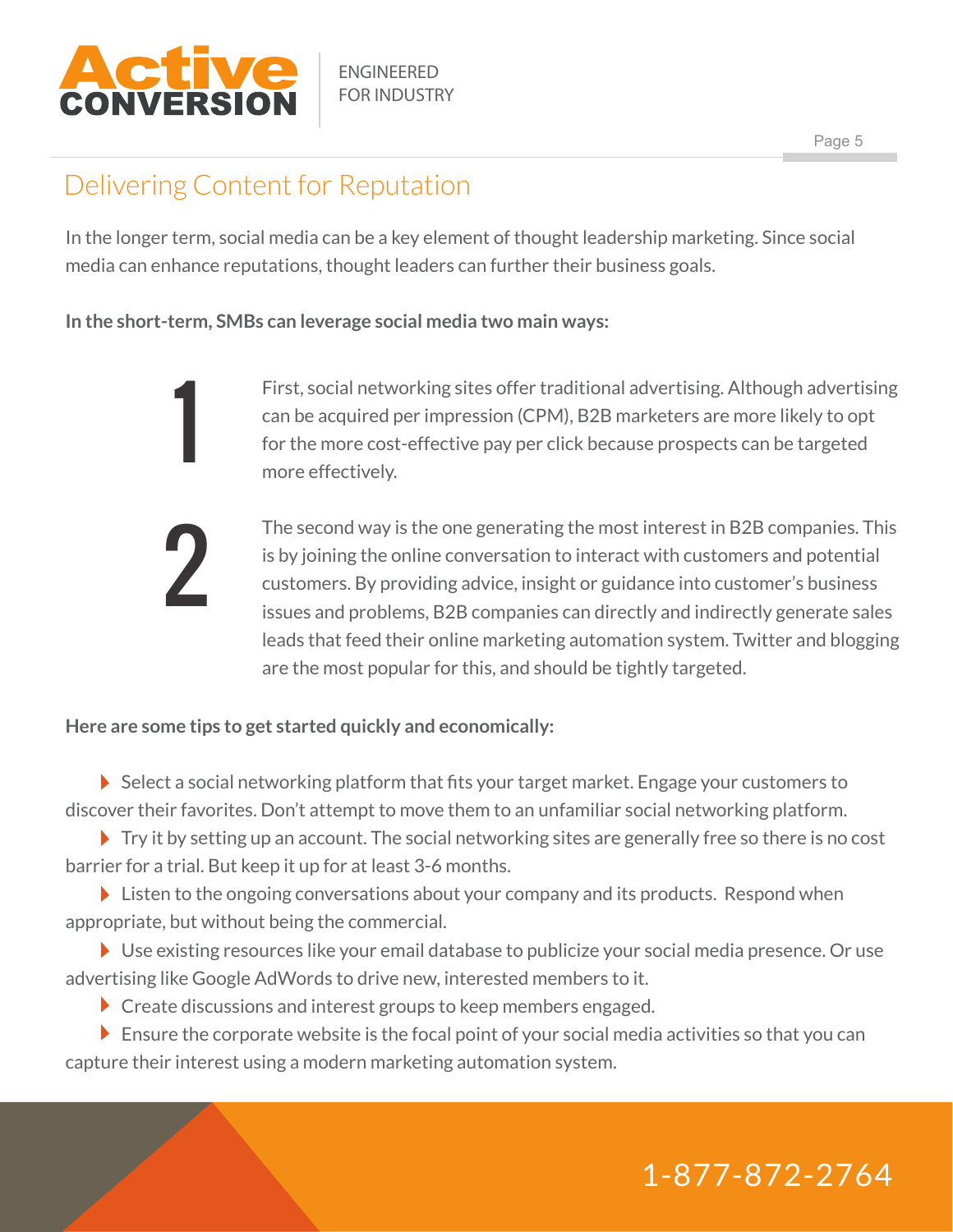

Blogging enables companies to connect cost effectively with their customers and potential customers. Successful blogging attracts readers who seek advice, insight or guidance into their business issues and problems. B2B blogging also humanizes an organization, building credibility and enhancing its reputation.

Blog posts can be used to highlight a particular aspect of a business problem, while hyperlinking to the company's white paper or microsite on the larger topic. A slide presentation posted online can serve the same purpose, delivering a similar message in a more visual manner.

Social media websites such as YouTube, where users can upload and share videos, deserve focus because of their rapidly increasing popularity among business users. Recent surveys show that almost one quarter of all C-suite executives indicated a preference for retrieving business information via online video. Posting webinars online can serve the same purpose as blog posts, humanizing an organization.

# Blog posts can be used to highlight a particular aspect of a business problem, while hyperlinking to the company's whitepaper or microsite on the larger topic.

B2B companies also utilize thought leadership marketing principles by submitting articles to online or print trade journals, participating on panels at trade shows and conferences, and engaging reviewers and others known to write on their industry.

It is especially important for B2B marketers to acquire and cultivate third party reviewers. This practice leverages the phenomenon that members of a community tend to reference each other when making a purchase decision. Each encounter with a third party reviewer may not make it online or into print but each interaction will strengthen share of mind with that reviewer.

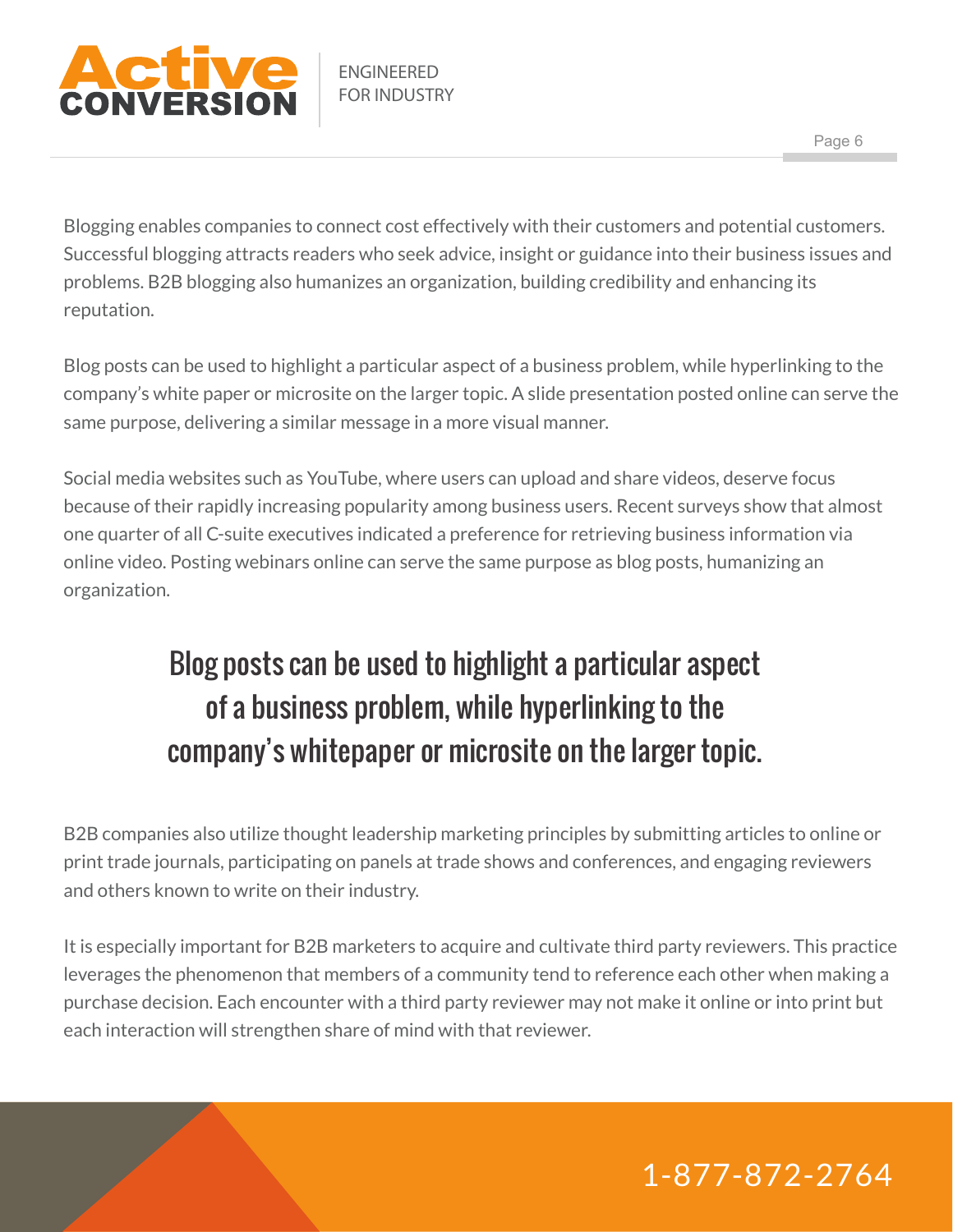

#### Reducing the Imbalance

The role reversal of buyers qualifying vendors instead of vendors qualifying buyers created an imbalance where the buyer controlled the point of contact. By taking advantage of a marketing automation system, B2B marketers can reduce the imbalance and also realize advantages in the short term.

With a marketing automation system like ActiveConversion, companies are identified the moment their representative lands on the vendor's website. As the buyer conducts online research, the marketing automation system automatically accumulates business intelligence which will aid the vendor and the buyer later on in the sales cycle.

Tracking online behavior such as the information viewed and criteria such as length of time reviewed, the marketing automation system can help focus the sales discussion once direct contact is made. The vendor's sales representative is now better prepared and the imbalance is reduced.

# By taking advantage of a marketing automation system, B2B marketers can reduce the imbalance and also realize advantages in the short term.

If the buyer takes the opportunity to self-identify while researching online, this provides the vendor with the option of having the sales representative initiate contact. This further restores balance.

As noted above the sales cycle now begins earlier when the buyer initiates research. Accordingly sales cycles have elongated with buyers conducting considerable research before contacting the vendor. Over the course of this elongated sales cycle continuous interaction with a sales representative would be too costly.

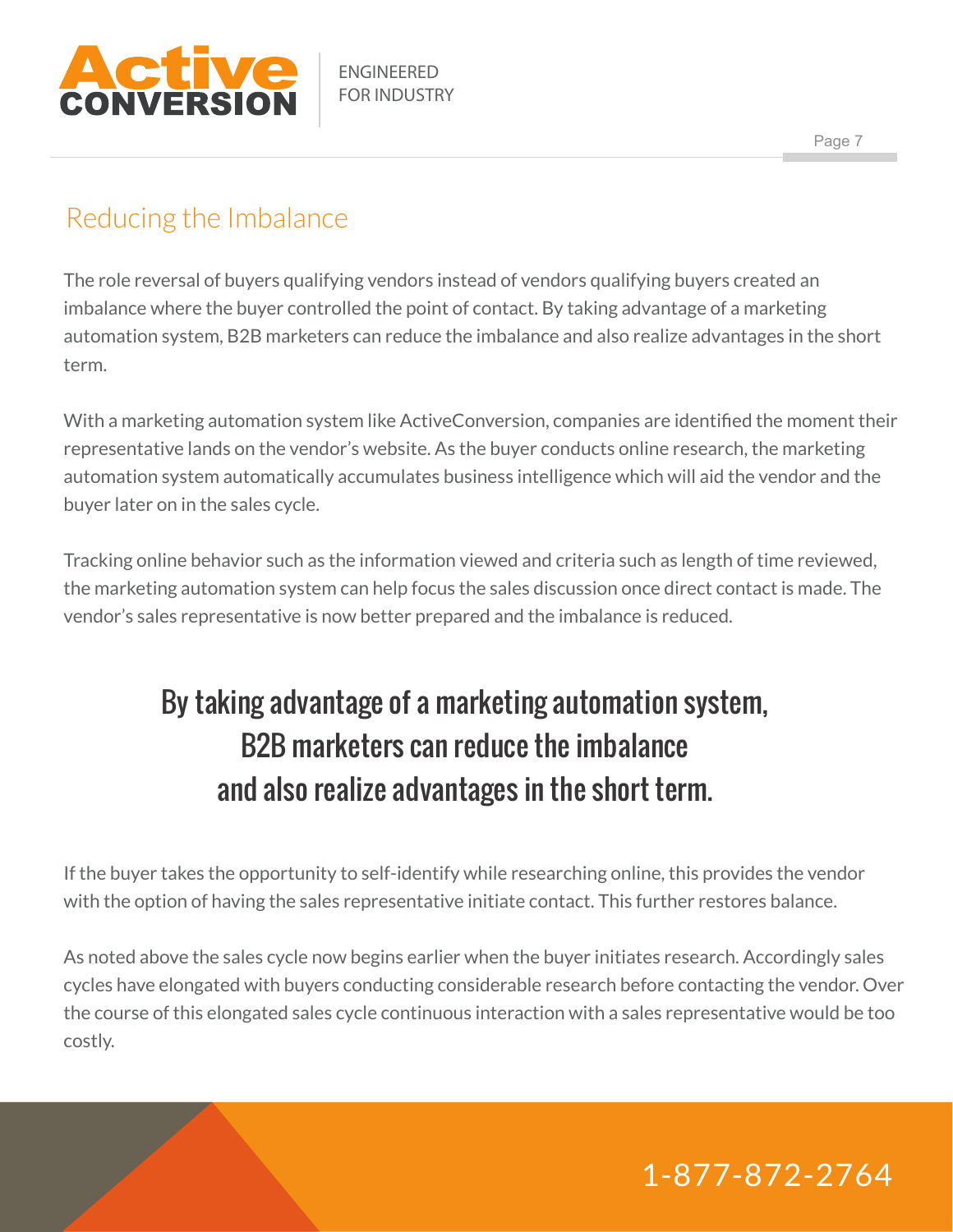

A marketing automation system like Active Conversion provides continuous, automated engagement. Once the buyer is identified, contact can be maintained via lower cost means such as email and webinars. Effectively the marketing automation system is nurturing the buyer until he or she is sales-ready.

#### Summary

Thought leadership marketing has gained popularity because of changes in buyer behavior due to access to the Internet. C-suite executives now turn to the Internet as their primary source of business information. This has changed the game for vendors who must now compete to ensure they are among the select few to be called when buyers are ready to buy.

B2B marketers have found that thought leadership marketing techniques build reputation through traditional media such as white papers and through newer social media such as blogging and online video.

# Implementing a marketing automation system like Active Conversion will improve the likelihood of acquiring customers.

The changes in buyer behavior resulted in an imbalance where the buyer controlled the point of contact, reversing roles. Previously vendors qualified buyers instead of buyers qualifying vendors as it is now. Implementing a marketing automation system like Active Conversion can restore the balance and improve the likelihood of acquiring customers.